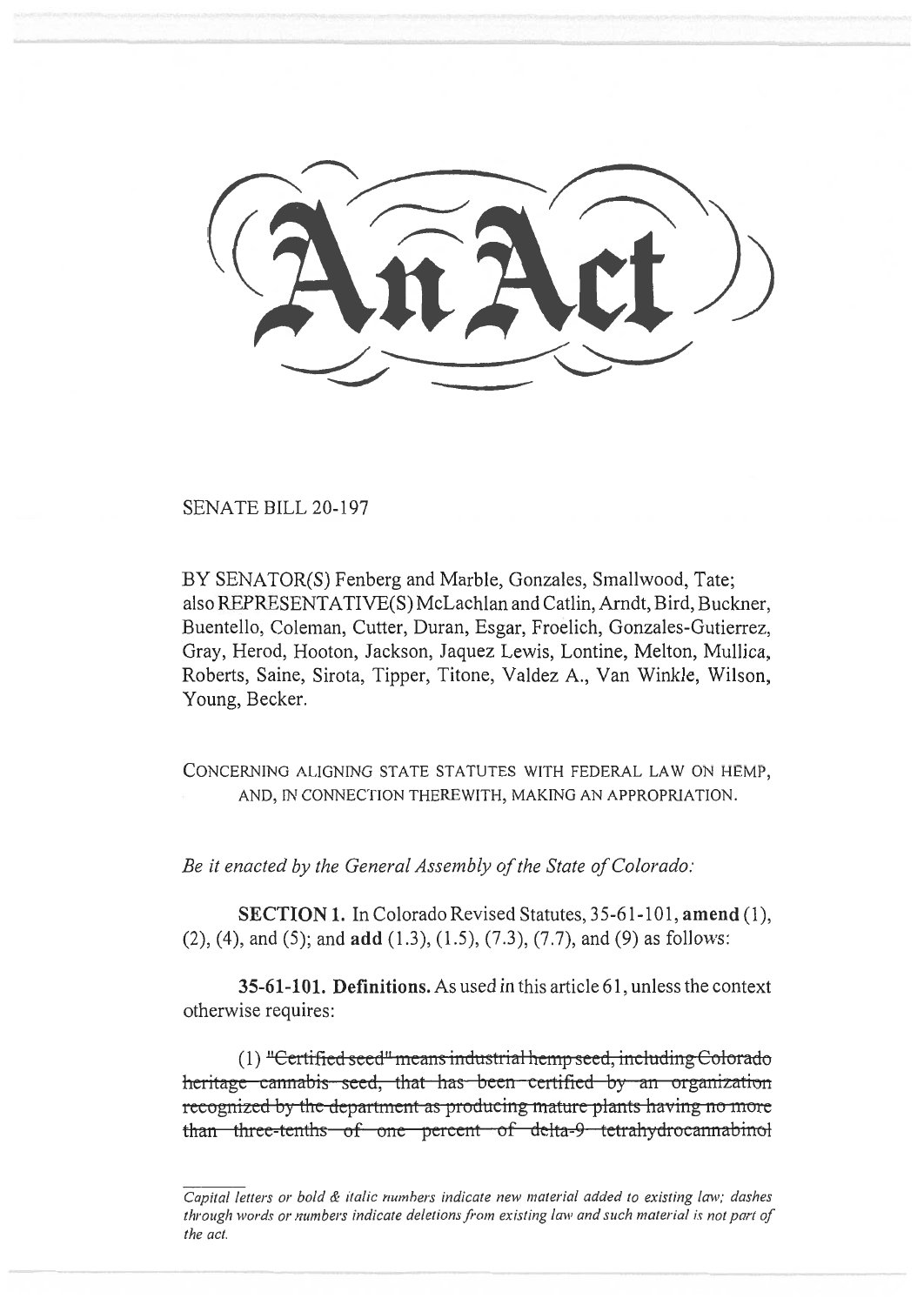concentration on a dry-weight basis "ACCEPTABLE HEMP THC LEVEL" MEANS WHEN THE APPLICATION OF THE MEASUREMENT OF UNCERTAINTY TO THE REPORTED DELTA-9 THC CONTENT CONCENTRATION LEVEL ON A DRY WEIGHT BASIS PRODUCES A DISTRIBUTION OR RANGE THAT INCLUDES THREE-TENTHS OF A PERCENT OR LESS.

(1.3) "AUTHORIZED SAMPLER" MEANS AN EMPLOYEE OF THE COLORADO DEPARTMENT OF AGRICULTURE OR A REGISTRANT WHO HAS BEEN AUTHORIZED BY THE COMMISSIONER TO COLLECT AND HANDLE INDUSTRIAL HEMP SAMPLES.

(1.5) "CERTIFIED SEED" MEANS SEED CERTIFIED BY A SEED CERTIFYING AGENCY PURSUANT TO ARTICLE 27 OF THIS TITLE 35 AND INCLUDES FOUNDATION AND REGISTERED SEED.

(2) "Colorado heritage cannabis seed" means seed from the plant cannabis sativa that possesses characteristics of a unique and specialized cannabis seed variety that is present in Colorado or has been recognized as produced in Colorado "CERTIFYING AGENCY" MEANS THE SEED CERTIFICATION SERVICE OF THE AUTHORIZED BOARD OF GOVERNORS OF THE COLORADO STATE UNIVERSITY SYSTEM OR THE AUTHORIZED SEED CERTIFYING AGENCY OF ANOTHER STATE.

(4) "Committee" means the industrial hemp ADVISORY committee established in section 35-61-103.

(5) "Delta-9 tetrahydrocannabinols" OR "DELTA-9 THC" has the same meaning as "tetrahydrocannabinols" as set forth in section 27-80-203 (24). E.R.S. DELTA-9 THC IS THE PRIMARY PSYCHOACTIVE COMPONENT OF CANNABIS. FOR PURPOSES OF THIS ARTICLE 61, THE TERMS "DELTA-9 THC" AND "THC" ARE INTERCHANGEABLE.

(7.3) "KEY PARTICIPANT" MEANS A SOLE PROPRIETOR, A PARTNER IN A PARTNERSHIP, OR A PERSON WITH EXECUTIVE MANAGERIAL CONTROL IN A CORPORATION. A PERSON WITH EXECUTIVE MANAGERIAL CONTROL INCLUDES PERSONS SUCH AS A CHIEF EXECUTIVE OFFICER, CHIEF OPERATING OFFICER, OR CHIEF FINANCIAL OFFICER. "KEY PARTICIPANT" DOES NOT INCLUDE NONEXECUTIVE MANAGERS SUCH AS FARM, FIELD, OR SHIFT MANAGERS.

PAGE 2-SENATE BILL 20-197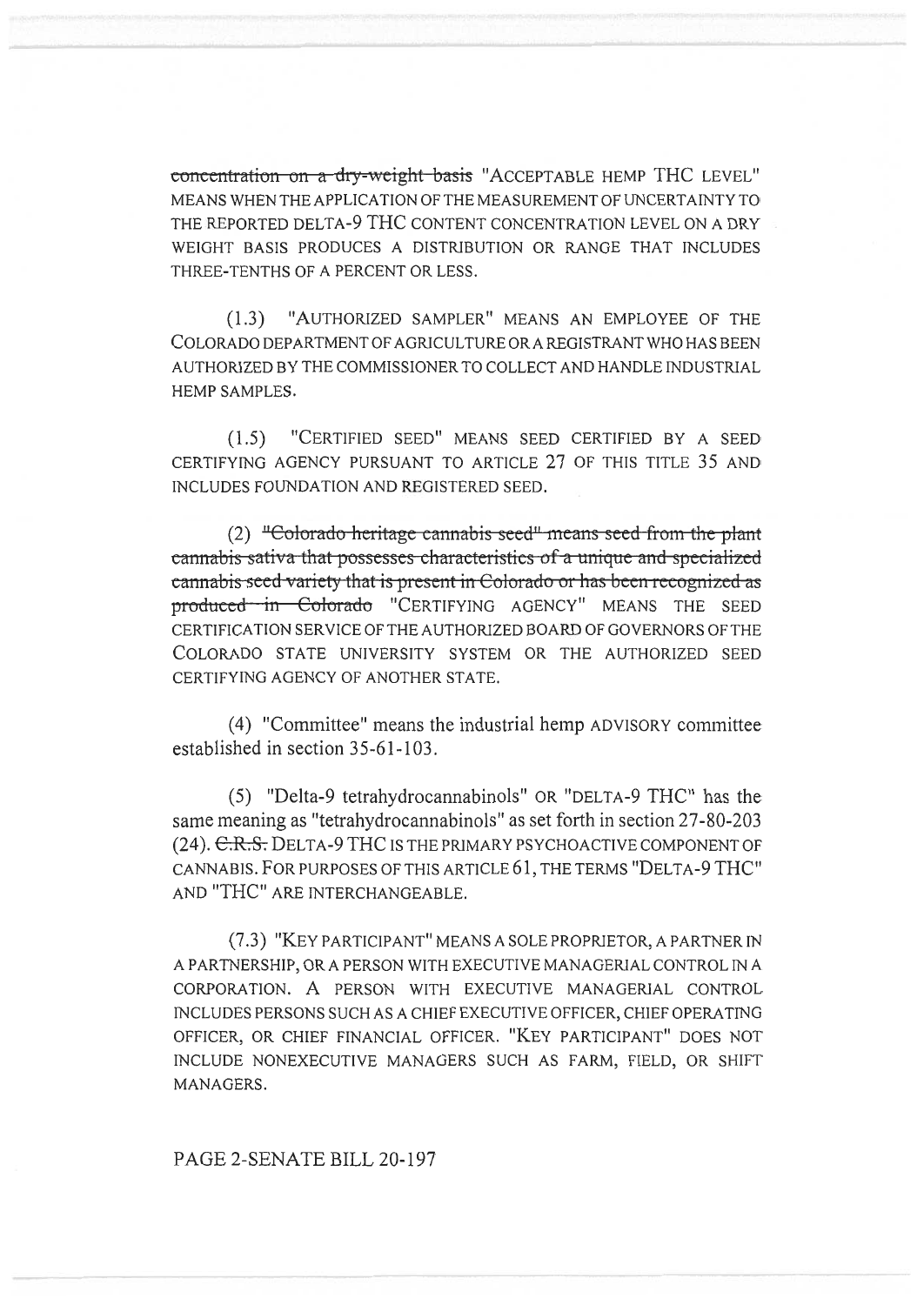(7.7) "MEASUREMENT OF UNCERTAINTY" MEANS THE PARAMETER ASSOCIATED WITH THE RESULTS OF A MEASUREMENT THAT CHARACTERIZES THE DISPERSION OF THE VALUES THAT COULD REASONABLY BE ATTRIBUTED TO THE PARTICULAR QUANTITY SUBJECT TO MEASUREMENT.

 $(9)$ "TOTAL THC" MEANS THE MOLAR SUM OF THC AND TETRAHYDROCANNABINOLIC ACID (THCA).

**SECTION 2.** In Colorado Revised Statutes, 35-61-102, amend (1) as follows:

35-61-102. Industrial hemp - permitted growth by registered persons. (1) Notwithstanding any other provision of law to the contrary, a person who holds a registration issued pursuant to section 35-61-104 may

 $(a)$  engage in industrial hemp cultivation for commercial purposes.

(b) Grow industrial hemp for research and development purposes.

**SECTION 3.** In Colorado Revised Statutes, 35-61-103, amend  $(1)(a)$  introductory portion,  $(1)(b)$ , and  $(2)$ ; and repeal  $(1)(a)(VII)$  and  $(3)$ as follows:

35-61-103. Industrial hemp advisory committee - appointments - duties - coordination with commission.  $(1)$  (a) The industrial hemp ADVISORY committee is hereby established. The chair of the agriculture, livestock, and natural resources committee in the house of representatives and the chair of the agriculture, natural resources, and energy committee in the senate THE STATE AGRICULTURAL COMMISSION CREATED IN SECTION 35-1-105 SHALL APPOINT AN ADVISORY COMMITTEE TO ADVISE THE COMMISSIONER ON MATTERS REGARDING THE REGULATION OF INDUSTRIAL HEMP PRODUCTION AND TO ASSIST THE COMMISSIONER IN PROMULGATING RULES TO CARRY OUT THIS ARTICLE 61. THE COMMISSION shall jointly appoint eleven TEN members to the industrial hemp ADVISORY committee as follows:

(VII) <del>One member who is a representative of the attorney general's</del> office;

PAGE 3-SENATE BILL 20-197

 $\sigma$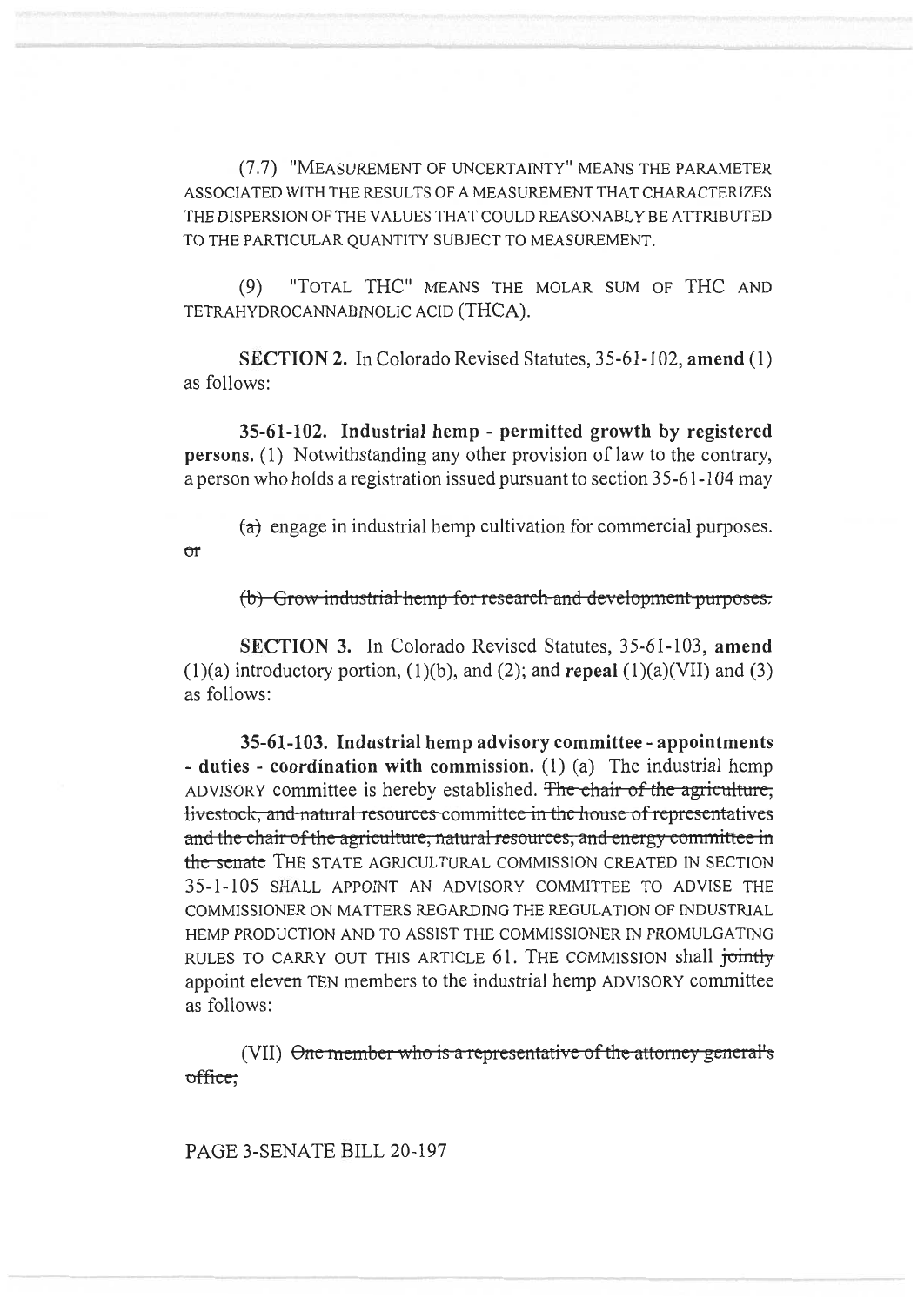(b) The term of office of members of the committee is three years; except that the members appointed pursuant to subparagraphs  $(I), (V), (V)$ and  $(VIII)$  of paragraph  $(a)$  of this subsection  $(1)$  shall SUBSECTIONS  $(1)(a)(I)$  AND  $(1)(a)(V)$  OF THIS SECTION serve initial two-year terms to ensure staggered terms of office.

(2) The committee shall work with the department to establish an industrial hemp registration program and a seed certification program pursuant to section 35-61-104, under which a person may obtain authorization to: THE COMMITTEE SHALL PROVIDE ADVICE TO THE COMMISSIONER, REVIEW PROPOSED RULES, AND RECOMMEND NEW RULES OR CHANGES TO EXISTING RULES.

(a) Engage in industrial hemp cultivation; or

(b) Grow industrial hemp for purposes of research and development.

(3) The committee shall assist the department in determining the qualifications and other criteria a person must satisfy to qualify for registration under this article. The committee shall assist the department in the development of a seed certification program.

SECTION 4. In Colorado Revised Statutes, 35-61-104, amend  $(1)(a)$ ,  $(2)$ , and  $(6)$ ; and **add**  $(1)(c)$  and  $(7)$  as follows:

35-61-104. Registration - cultivation of industrial hemp research and development growth - hemp management plan - rules. (1) (a) A person wishing to engage in industrial hemp cultivation for commercial purposes or to grow industrial hemp for research and development purposes shall apply to the department for a registration in a form and manner determined by the commissioner in consultation with the committee, prior to planting the industrial hemp. for commercial or research and development purposes. The application must include the name and address of the applicant AND ALL KEY PARTICIPANTS and the legal description, global positioning system location, and map of the land area on which the applicant plans to engage in industrial hemp cultivation.  $\sigma$ research and development growth operations An application to engage in industrial hemp cultivation for commercial purposes must identify by name each officer, director, member, partner, or owner of at least ten percent of the entity and any other person who has managing or controlling authority

PAGE 4-SENATE BILL 20-197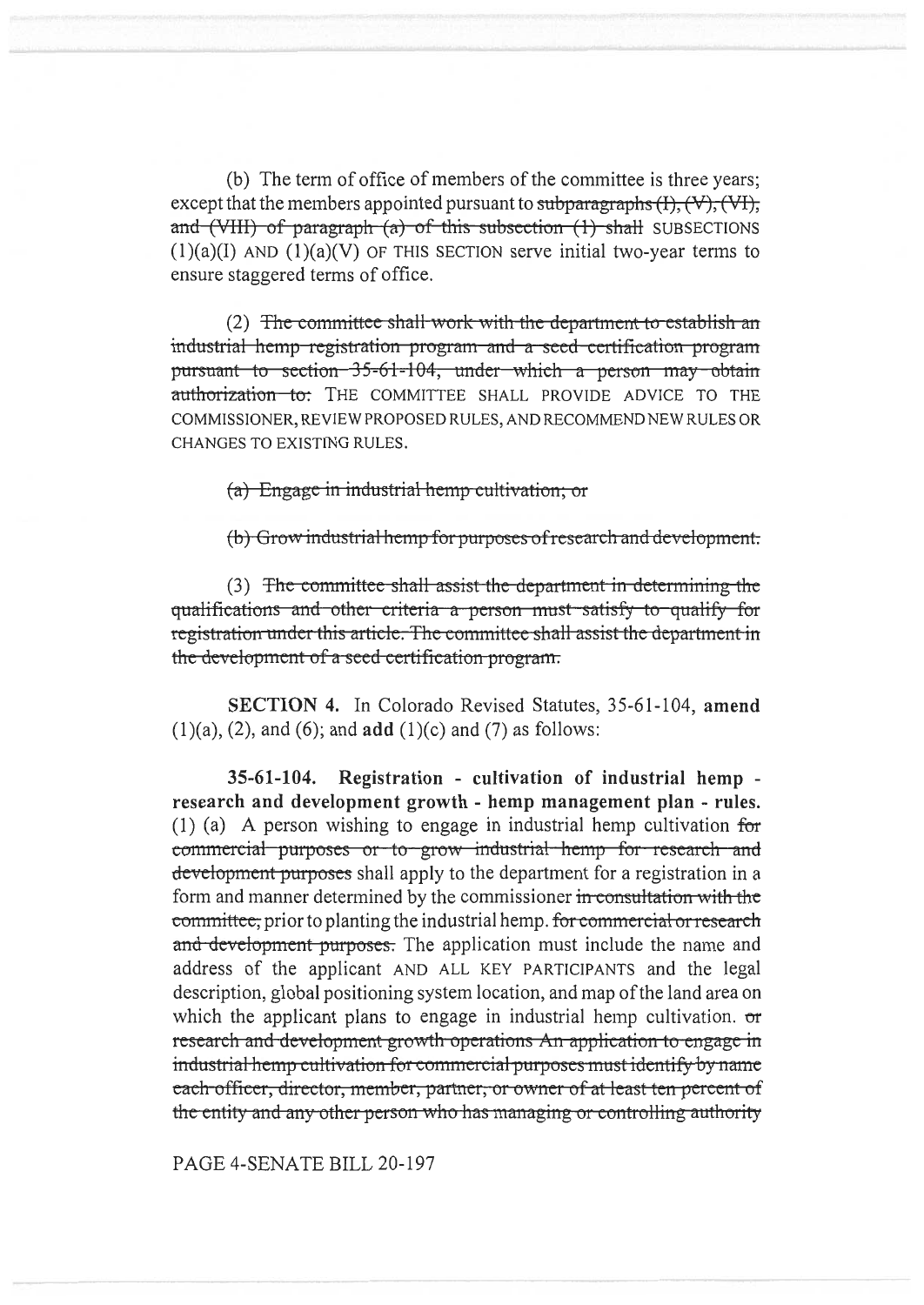over the entity. The applicant shall also submit to the department the fee required by section 35-61-106 (2). Application for registration pursuant to this section is a matter of statewide concern.

(C) WITH THE SUBMISSION OF AN APPLICATION FOR REGISTRATION, EACH KEY PARTICIPANT SHALL SUBMIT A COMPLETE SET OF FINGERPRINTS TO THE COLORADO BUREAU OF INVESTIGATION OR THE DEPARTMENT FOR THE PURPOSE OF CONDUCTING FINGERPRINT-BASED CRIMINAL HISTORY RECORD CHECKS. IF RECEIVED BY THE DEPARTMENT, THE DEPARTMENT SHALL SUBMIT THE FINGERPRINTS TO THE COLORADO BUREAU OF INVESTIGATION FOR THE PURPOSE OF CONDUCTING FINGERPRINT-BASED CRIMINAL HISTORY RECORD CHECKS. THE COLORADO BUREAU OF INVESTIGATION SHALL FORWARD THE FINGERPRINTS TO THE FEDERAL BUREAU OF INVESTIGATION FOR THE PURPOSE OF CONDUCTING FINGERPRINT-BASED CRIMINAL HISTORY RECORD CHECKS. UPON COMPLETION OF THE CRIMINAL HISTORY RECORD CHECK, THE BUREAU SHALL FORWARD THE RESULTS TO THE COMMISSIONER. THE DEPARTMENT MAY ACQUIRE A NAME-BASED CRIMINAL HISTORY RECORD CHECK FOR A KEY PARTICIPANT WHO HAS TWICE SUBMITTED TO A FINGERPRINT-BASED CRIMINAL HISTORY RECORD CHECK AND WHOSE FINGERPRINTS ARE UNCLASSIFIABLE. THE COMMISSIONER SHALL USE THE INFORMATION RESULTING FROM THE FINGERPRINT-BASED CRIMINAL HISTORY RECORD CHECK TO INVESTIGATE AND DETERMINE WHETHER A KEY PARTICIPANT IS QUALIFIED TO BE REGISTERED. THE KEY PARTICIPANT SHALL PAY THE COSTS ASSOCIATED WITH THE FINGERPRINT-BASED CRIMINAL HISTORY RECORD CHECKS.

(2) If a person applies for registration in accordance with subsection (1) of this section and the commissioner determines that the person has satisfied the requirements for registration pursuant to this article ARTICLE 61, the commissioner shall MAY issue a registration to the person.

(6) The commissioner or the commissioner's designee shall submit a hemp management plan in accordance with the requirements and timelines prescribed by the secretary of the United States department of agriculture pursuant to the "Agriculture Improvement Act of 2018", Pub.L. 115-334, as amended, for approval by the secretary. In drafting the hemp management plan, the commissioner or the commissioner's designee may consult-with-any stakeholders, including local governments and state-and federal and law enforcement agencies, and shall consult with private industry. In developing a hemp management plan pursuant to this

PAGE 5-SENATE BILL 20-197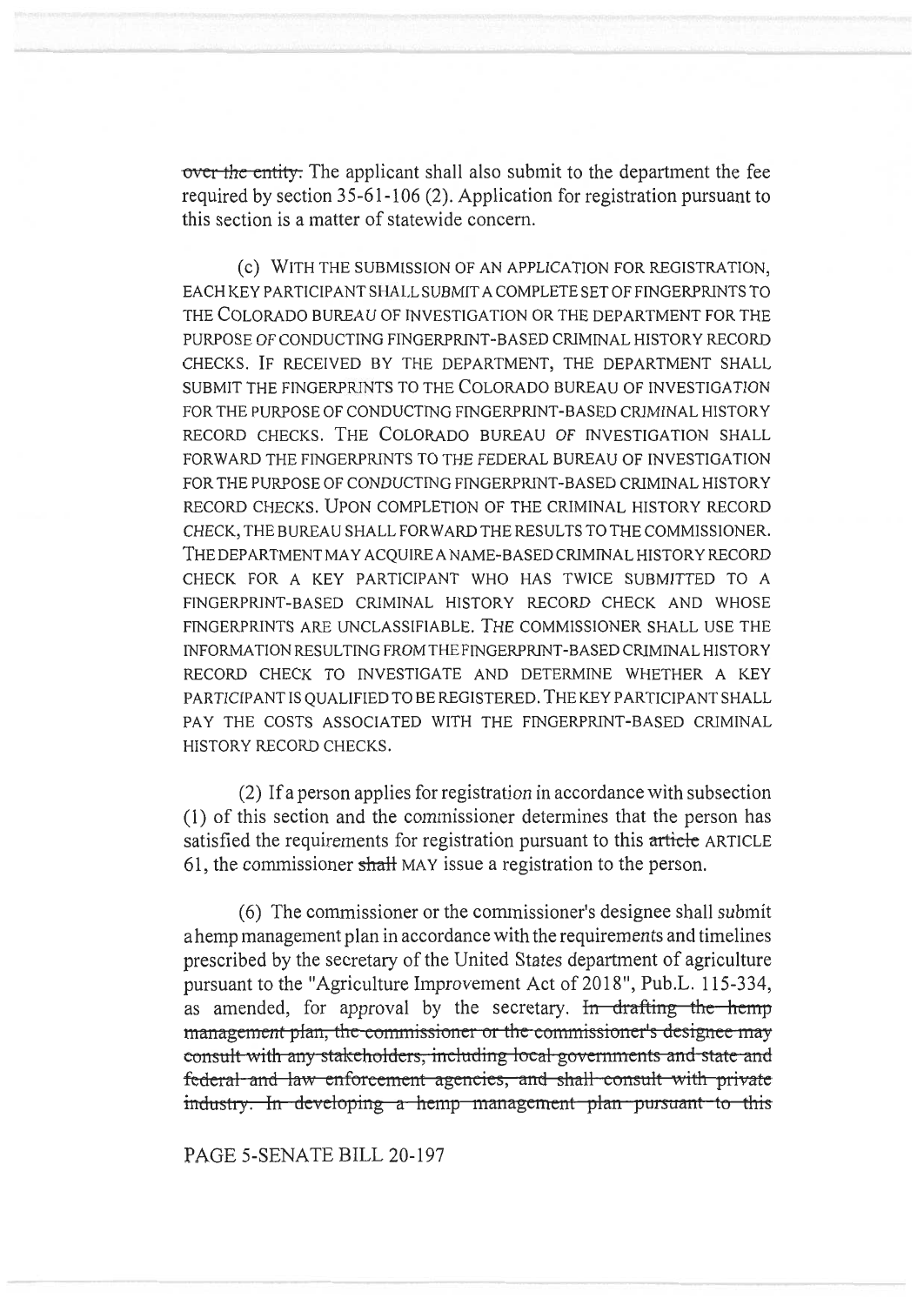subsection (6), the commissioner or the commissioner's designee shall establish rules authorizing the disposal of a plant. The rules may authorize some form of reuse of the plant in accordance with federal guidelines.

(7) EXCEPT AS OTHER WISE PROHIBITED BY LAW, THE COMMISSIONER MAY ESTABLISH SEPARATE REGISTRATION AND WAIVER REOUIREMENTS FOR RESEARCH AND DEVELOPMENT CULTIVATION OF INDUSTRIAL HEMP.

**SECTION 5.** In Colorado Revised Statutes, repeal 35-61-104.5 as follows:

35-61-104.5. Research - certified seed program - fees.  $(1)(a)$  The department shall administer an industrial hemp grant research program so that state institutions of higher education may conduct research to develop or recreate strains of industrial hemp. The purpose of the research may include growing industrial hemp to provide breeding strains to aid Colorado's industrial hemp program and to create Colorado strains of industrial hemp.

(b) Repealed.

(1.5) The department shall administer a certified seed program that identifies seeds that produce industrial hemp. In accordance with all federal and state laws and regulations, the department may import seeds to develop the certified seed program.

 $(2)$  In addition to the fees collected pursuant to section 35-61-106 or pursuant to rules promulgated under section 35-61-104, the commissioner may collect a fee, established by the committee, for each registration for the purpose of funding industrial hemp research and certification programs, including by making grants to institutions of higher education as specified in subsection (1) of this section. The fees collected shall be deposited in the industrial hemp research grant fund created in section 35-61-106 (3). The department may solicit, apply for, and accept money from other sources for the grant program.

**SECTION 6.** In Colorado Revised Statutes, 35-61-105, amend (1) introductory portion and (2) as follows:

35-61-105. Report of growth and sales activities - verification of

PAGE 6-SENATE BILL 20-197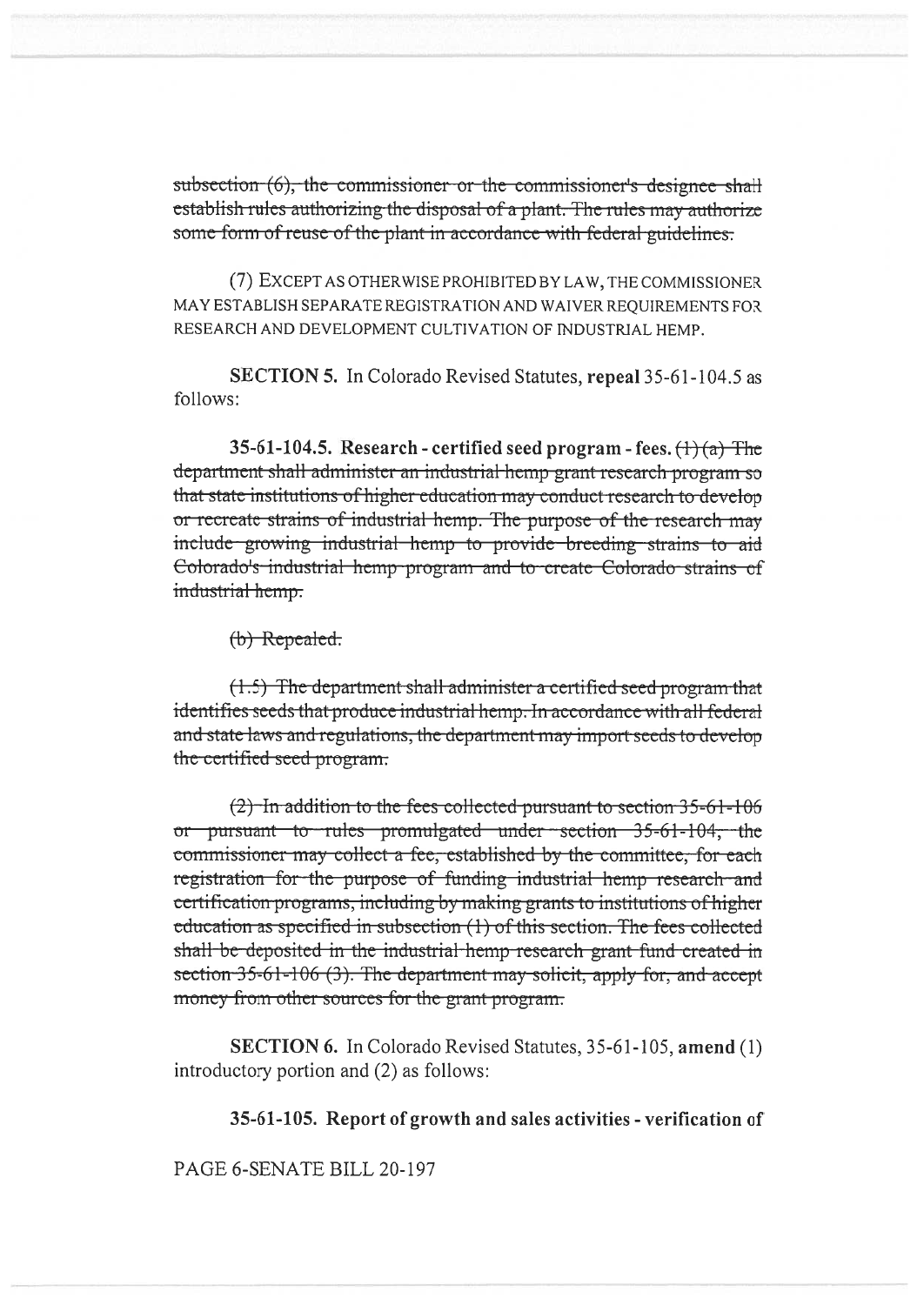crop content - testing - waiver of concentration limits - rules. (1) At least annually and more often as required by the commissioner, a person who obtains a registration under this article 61 to engage in industrial hemp cultivation for commercial purposes shall file with the department a report that includes the following information:

(2) The commissioner, in consultation with the committee, shall adopt rules to establish an inspection program to determine delta-9 tetrahydrocannabinol levels and ensure compliance with the limits on delta-9 tetrahydrocannabinol THC concentration. The commissioner shall determine the delta-9 tetrahydrocannabinol concentration by measuring the combined concentration of delta-9 tetrahydrocannabinol and its precursor, delta-9 tetrahydrocannabinolic acid. The rules shall MUST also establish a process by which a registrant may apply to the commissioner for a waiver from the delta-9 tetrahydrocannabinol THC concentration limits under circumstances specified in the rules ABOVE THE ACCEPTABLE HEMP THC LIMIT.

SECTION 7. In Colorado Revised Statutes, amend 35-61-105.5 as follows:

Authorized samplers - lot sampling - testing  $35 - 61 - 105.5$ . laboratories. (1) If a person registered pursuant to this article 61 wants a Hicensed retail marijuana testing facility to perform testing on the industrial hemp that the registrant is cultivating, that person shall use a radio frequency identification-based inventory tracking system approved by the commissioner for a sample of the registrant's industrial hemp crop. The commissioner shall only approve an inventory tracking system if that system is compatible with the state licensing authority's seed-to-sale tracking system required pursuant to section  $44-10-202$  (1)(a). A licensed retail testing facility shall provide the test results to the registrant and the commissioner. All test results are considered confidential business information. This section does not prevent the use of the tracking system for other purposes THE COMMISSIONER SHALL ESTABLISH A REGISTRATION AND CERTIFICATION PROGRAM FOR AUTHORIZED SAMPLERS.

(2) (a) THE COMMISSIONER SHALL DEVELOP HEMP SAMPLING AND TESTING PROCEDURES TO SAMPLE AND TEST ONE HUNDRED PERCENT OF THE HEMP LOTS PLANTED EACH YEAR. EACH REGISTERED LAND AREA, INCLUDING EACH LOT WITHIN A REGISTERED LAND AREA, MUST BE INSPECTED AND

PAGE 7-SENATE BILL 20-197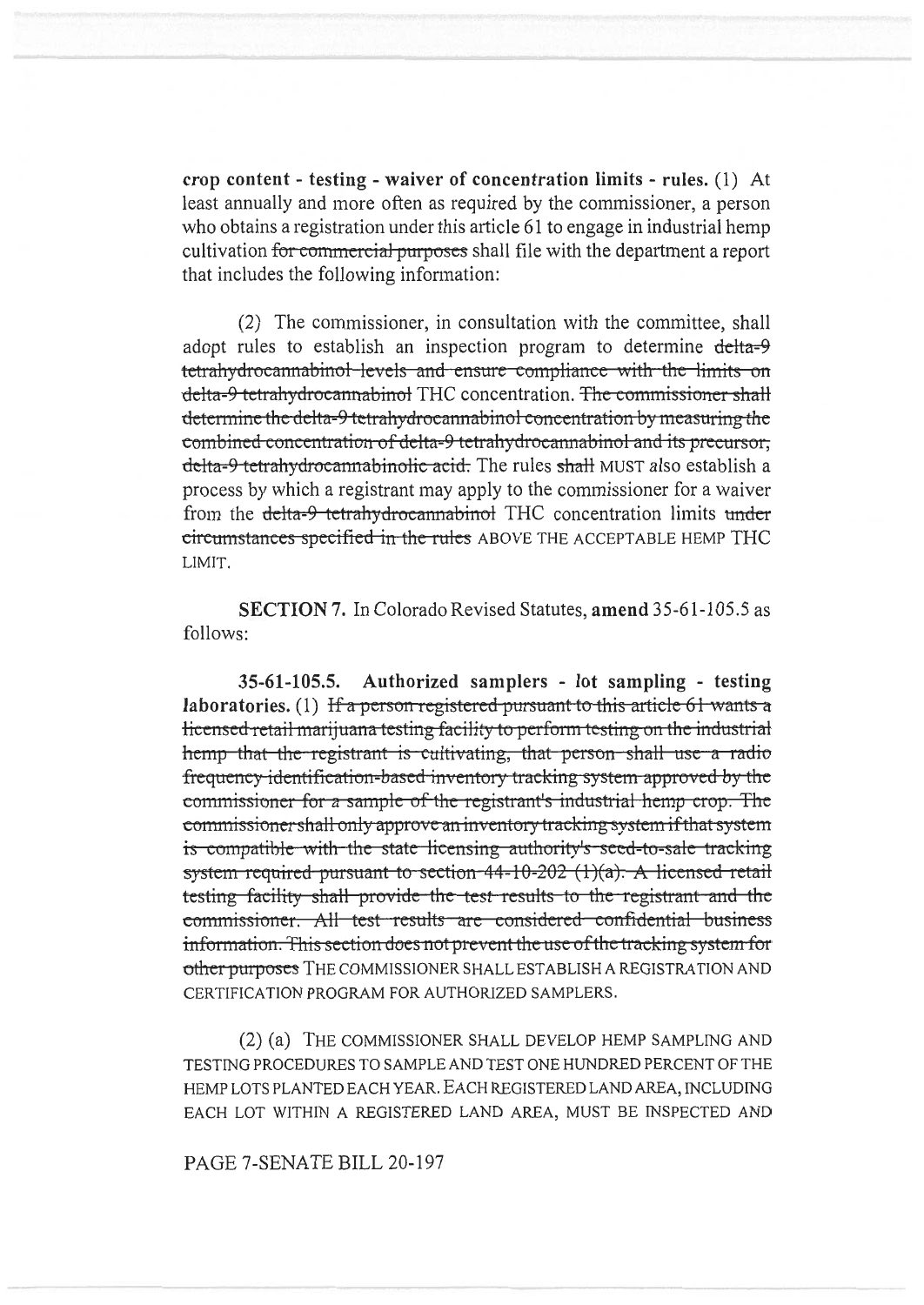SAMPLED TO ENSURE COMPLIANCE WITH ALL REQUIREMENTS OF THIS ARTICLE 61 AND TO DETERMINE THE TOTAL THC CONTENT.

(b) AN AUTHORIZED SAMPLER, OR EMPLOYEE OF THE DEPARTMENT, SHALL COLLECT SAMPLES OF FLOWER MATERIAL FROM ALL LOTS GROWN ON THE REGISTERED LAND AREA.

(c) A REGISTRANT SHALL NOT HARVEST THE HEMP CROP PRIOR TO SAMPLES BEING COLLECTED.

(d) AN AUTHORIZED SAMPLER SHALL SUBMIT COLLECTED SAMPLES TO A STATE CERTIFIED INDUSTRIAL HEMP TESTING LABORATORY.

**SECTION 8.** In Colorado Revised Statutes, 35-61-106, amend (2); and repeal  $(3)(a)$  as follows:

35-61-106. Industrial hemp registration program cash fund industrial hemp research grant fund - fees. (2) The commissioner shall collect a fee from persons applying for a registration pursuant to this article 61 based on a fee schedule determined by the commissioner. The commissioner shall set the fee schedule at a level sufficient to generate the amount of money necessary to cover the department's direct and indirect costs in implementing this article 61. THE COMMISSIONER MAY ALSO COLLECT ANY FEES NECESSARY TO COVER THE COST OF INSPECTION AND COMPLIANCE SAMPLING AND TESTING. The commissioner shall transmit the fees collected pursuant to this section to the state treasurer for deposit in the fund.

(3) There is hereby created in the state treasury the industrial hemp research grant fund. The fund consists of:

(a) Frees collected by the commissioner pursuant to section  $35-61-104.5(2);$ 

SECTION 9. In Colorado Revised Statutes, 35-61-107, amend (5),  $(6)$ , and  $(7)$  as follows:

35-61-107. Violations - penalties - denial of registration application. (5) The commissioner shall neither revoke nor suspend an institution of higher education's registration or a research-and-development

PAGE 8-SENATE BILL 20-197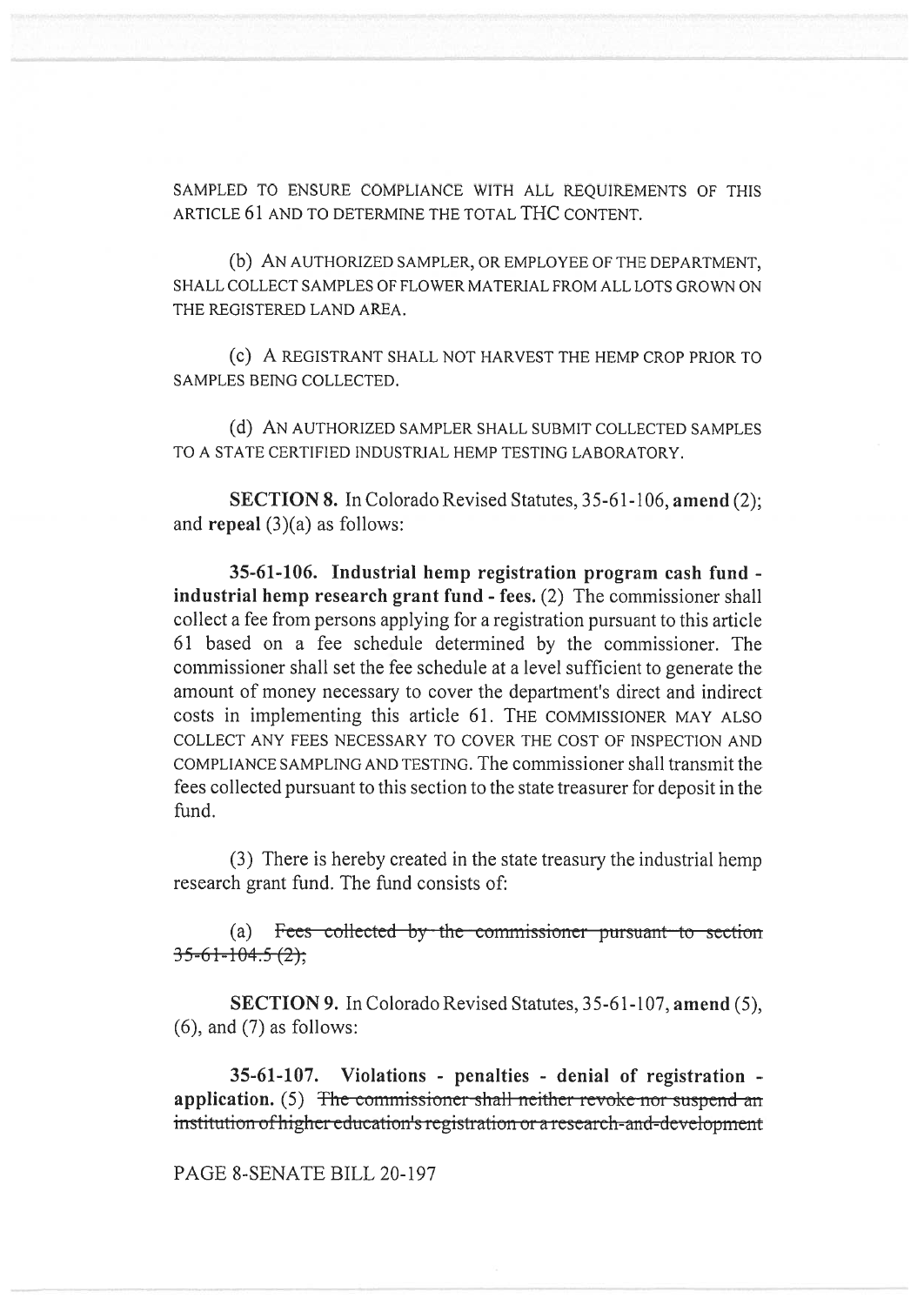registrant's registration when a sample of the registrant's industrial hemp tests higher than the limits established by rule of the commissioner if the erop is destroyed or utilized in a manner approved of and verified by the commissioner CANNABIS PLANTS EXCEEDING THE ACCEPTABLE HEMP THC LEVEL MUST BE DISPOSED OF IN ACCORDANCE WITH RULES ESTABLISHED BY THE COMMISSIONER.

(6) Notwithstanding any other provision of this article 61, for up to three years after the effective date of the suspension, revocation, or relinquishment of a registration, the commissioner may deny an application for registration if:

(a) The applicant OR ANY KEY PARTICIPANT is an individual who was previously listed as participating in an entity pursuant to section 35-61-104 and that individual or entity was subjected to discipline under this article 61; or

(b) The applicant OR ANY KEY PARTICIPANT is an entity that lists an individual as participating in the entity pursuant to section 35-61-104 and the individual was previously listed as a participating person OR KEY PARTICIPANT in an entity that was subjected to discipline under this article 61.

(7) If a person's registration, INCLUDING ANY KEY PARTICIPANT TO THE REGISTRATION, is suspended, revoked, or voluntarily relinquished for a violation of this section, the commissioner may deny a new application for registration for that person for up to three years after the effective date of the suspension, revocation, or relinquishment.

**SECTION 10.** In Colorado Revised Statutes, add 35-61-110, 35-61-111, 35-61-112, 35-61-113, and 35-61-114 as follows:

35-61-110. Record-keeping requirements. (1) EACHREGISTRANT SHALL MAINTAIN RECORDS OF ALL HEMP PLANT LOTS ACQUIRED, PRODUCED, HANDLED, OR DISPOSED OF IN THE FORM AND MANNER DESIGNATED BY THE COMMISSIONER. THE PRODUCER SHALL RETAIN THE RECORDS FOR THREE YEARS.

(2) THE COMMISSIONER MAY REQUEST ALL REPORTS AND RECORDS REQUIRED AS PART OF REGISTRATION, INCLUDING CONFIDENTIAL DATA OR

PAGE 9-SENATE BILL 20-197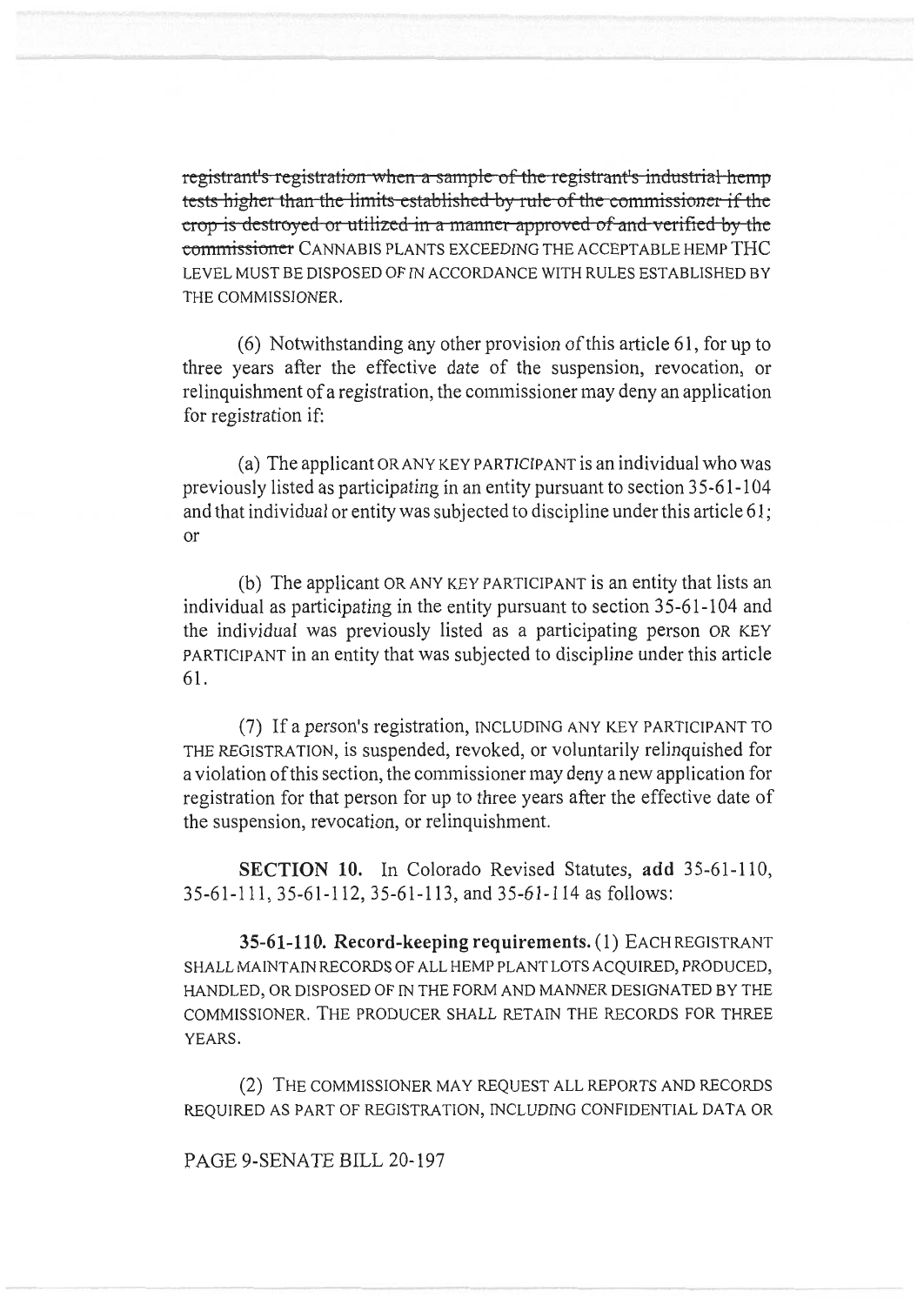BUSINESS INFORMATION INCLUDING BUT NOT LIMITED TO INFORMATION CONSTITUTING TRADE SECRETS OR DISCLOSING A TRADE POSITION, FINANCIAL CONDITION, OR BUSINESS OPERATIONS. THE COMMISSIONER AFTER RECEIPT SHALL KEEP THE REPORTS AND RECORDS IN THE COMMISSIONER'S CUSTODY OR CONTROL. CONFIDENTIAL BUSINESS INFORMATION MAY BE SHARED WITH APPLICABLE FEDERAL, STATE, OR LOCAL LAW ENFORCEMENT IN COMPLIANCE WITH THIS ARTICLE 61.

(3) (a) THE COMMISSIONER MAY DENY ACCESS TO PERSONAL INFORMATION ABOUT PERSONS INVOLVED WITH THE CULTIVATION OF INDUSTRIAL HEMP IF THE COMMISSIONER REASONABLY BELIEVES DISSEMINATION OF SUCH INFORMATION WILL CAUSE HARM TO SUCH PERSONS.

(b) ON THE GROUNDS THAT DISCLOSURE WOULD BE CONTRARY TO THE PUBLIC INTEREST, THE COMMISSIONER MAY DENY ACCESS TO THE FOLLOWING:

(I) SPECIFIC OPERATIONAL DETAILS OF INDUSTRIAL HEMP OPERATIONS THAT CONSTITUTE CONFIDENTIAL COMMERCIAL DATA PURSUANT TO SECTION 24-72-204. SUCH OPERATIONAL DETAILS INCLUDE:

(A) OWNERSHIP, NUMBERS, FIELD LOCATIONS, AND MOVEMENTS OF CROPS;

(B) FINANCIAL INFORMATION;

(C) THE PURCHASE AND SALE OF CROPS;

(D) ACCOUNT NUMBERS OR UNIQUE IDENTIFIERS ISSUED BY GOVERNMENT OR PRIVATE ENTITIES; AND

(E) OPERATIONAL PROTOCOLS.

(II) INFORMATION RELATED TO CONFIDENTIAL BUSINESS INFORMATION THAT:

(A) WOULD IDENTIFY A PERSON OR FIELD LOCATION; OR

(B) CONTAINS CONFIDENTIAL DATA, INCLUDING RECORDS OF

PAGE 10-SENATE BILL 20-197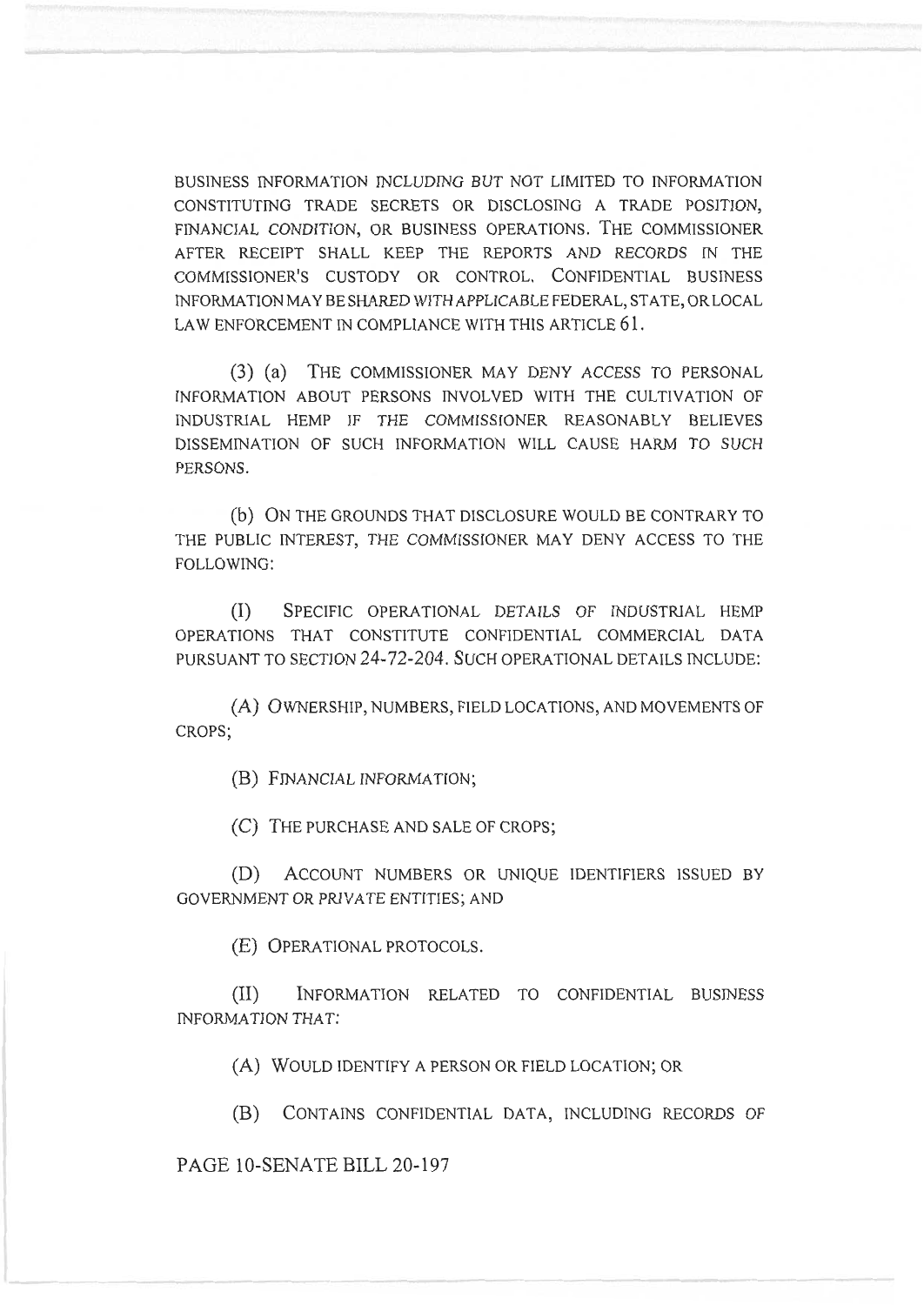ONGOING INVESTIGATIONS THAT PERTAIN TO INDUSTRIAL HEMP CULTIVATION; EXCEPT THAT RECORDS OF INVESTIGATIONS MUST NOT BE WITHHELD IF THE INVESTIGATION HAS CONCLUDED AND THE PERSON BEING INVESTIGATED IS FOUND BY THE COMMISSIONER TO HAVE VIOLATED ANY PROVISION OF THIS TITLE 61 THAT PERTAINS TO INDUSTRIAL HEMP.

(4) IF THE COMMISSIONER DENIES ACCESS TO INFORMATION PURSUANT TO SUBSECTION  $(3)(a)$  OR  $(3)(b)$  OF THIS SECTION, THE COMMISSIONER SHALL REDACT THE CONFIDENTIAL INFORMATION AND MAKE THE REMAINING PORTIONS OF THE RECORD AVAILABLE FOR DISCLOSURE. IF THE COMMISSIONER IS UNABLE TO REDACT THE RECORD WITHIN THE TIME LIMITS ESTABLISHED IN SECTION 24-72-203 (3), THE TIME LIMITS ARE WAIVED AND THE COMMISSIONER SHALL REDACT THE INFORMATION AND PROVIDE THE REDACTED RECORD AS SOON AS IS PRACTICABLE.

(5) NOTHING IN THIS ARTICLE 61 AUTHORIZES THE COMMISSIONER TO OBTAIN INFORMATION NOT OTHERWISE PERMITTED BY LAW.

(6) NOTHING IN THIS ARTICLE 61:

(a) PRECLUDES A PERSON IN INTEREST FROM ACCESSING HIS OR HER OWN INFORMATION;

(b) PREVENTS THE COMMISSIONER FROM RELEASING BIOLOGICAL INDUSTRIAL HEMP SAMPLES TO AN AUTHORIZED EXTERNAL ENTITY FOR SCIENTIFIC TESTING, SO LONG AS THE TESTING ENTITY AGREES TO MAINTAIN THE CONFIDENTIALITY OF THE INFORMATION IT RECEIVES;

(C) PREVENTS THE COMMISSIONER FROM DISCLOSING INFORMATION THAT IS OTHERWISE PERMITTED OR REQUIRED TO BE DISCLOSED; OR

(d) APPLIES WHEN THE COMMISSIONER DETERMINES THAT DISCLOSURE OF INDUSTRIAL HEMP CULTIVATION INFORMATION IS NECESSARY TO PREVENT OR ADDRESS AN IMMEDIATE THREAT TO THE HEALTH AND SAFETY OF A PERSON OR ANIMAL.

(7) WHEN DISCLOSING INFORMATION PURSUANT TO SUBSECTION (6)(d) OF THIS SECTION, THE COMMISSIONER SHALL RELEASE ONLY AS MUCH INFORMATION AS IS NECESSARY TO ADDRESS THE SITUATION.

PAGE 11-SENATE BILL 20-197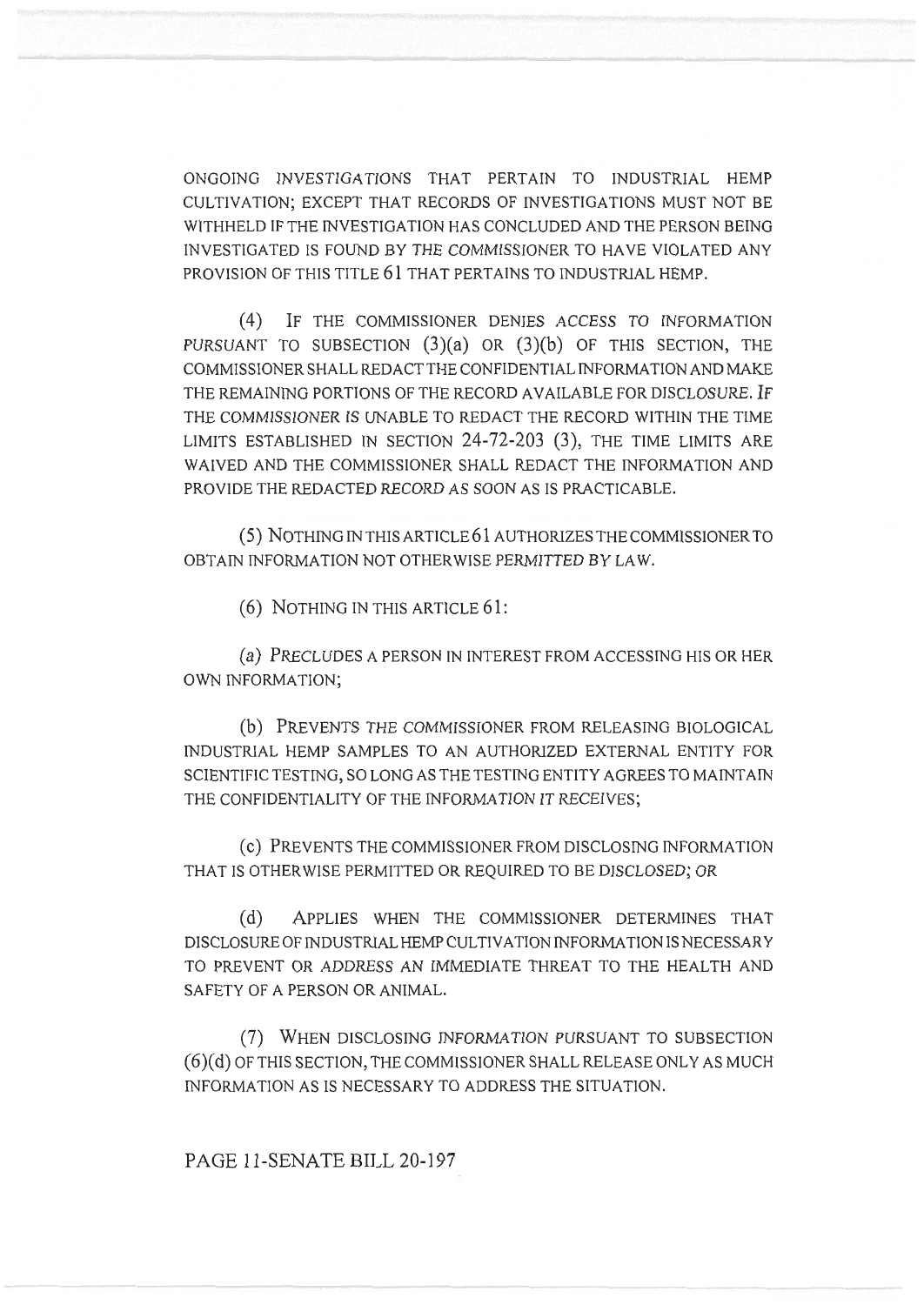**35-61-111. Unlawful acts. (1)** UNLESS OTHERWISE AUTHORIZED BY LAW, IT IS UNLAWFUL AND A VIOLATION OF THIS ARTICLE 61 FOR ANY PERSON TO:

(a) CULTIVATE HEMP WITHOUT HAVING A VALID REGISTRATION FROM THE DEPARTMENT;

(b) HARVEST THE INDUSTRIAL HEMP CROP IN EXCESS OF THE TIME ALLOWED BY THE COMMISSIONER AFTER SAMPLING BY AN AUTHORIZED SAMPLER;

(c) REFUSE TO COMPLY WITH A CEASE-AND-DESIST ORDER ISSUED PURSUANT TO SECTION 35-61-107;

(d) REFUSE OR FAIL TO COMPLY WITH THE PROVISIONS OF THIS ARTICLE 61;

(e) MAKE FALSE, MISLEADING, DECEPTIVE, OR FRAUDULENT REPRESENTATIONS;

(f) IMPERSONATE ANY STATE, COUNTY, CITY AND COUNTY, OR MUNICIPAL OFFICIAL OR INSPECTOR; OR

(g) REFUSE OR FAIL TO COMPLY WITH ANY RULES ADOPTED BY THE COMMISSIONER PURSUANT TO THIS ARTICLE 61 OR TO ANY LAWFUL ORDER ISSUED BY THE COMMISSIONER.

(2) NOTWITHSTANDING ANY PROVISION OF LAW TO THE CONTRARY, NO PERSON IS SUBJECT TO CRIMINAL PROSECUTION FOR:

(a) FAILURE TO PROVIDE A LEGAL DESCRIPTION OF THE LAND ON WHICH THE PRODUCER PRODUCES HEMP;

(b) FAILURE TO OBTAIN A REGISTRATION PURSUANT TO THIS ARTICLE 61 FOR THE PRODUCTION OF INDUSTRIAL HEMP; OR

(c) PRODUCING CANNABIS WITH A THC LEVEL ABOVE THREE-TENTHS OF A PERCENT BUT BELOW A PERCENT AS DETERMINED BY THE COMMISSIONER THROUGH RULE.

PAGE 12-SENATE BILL 20-197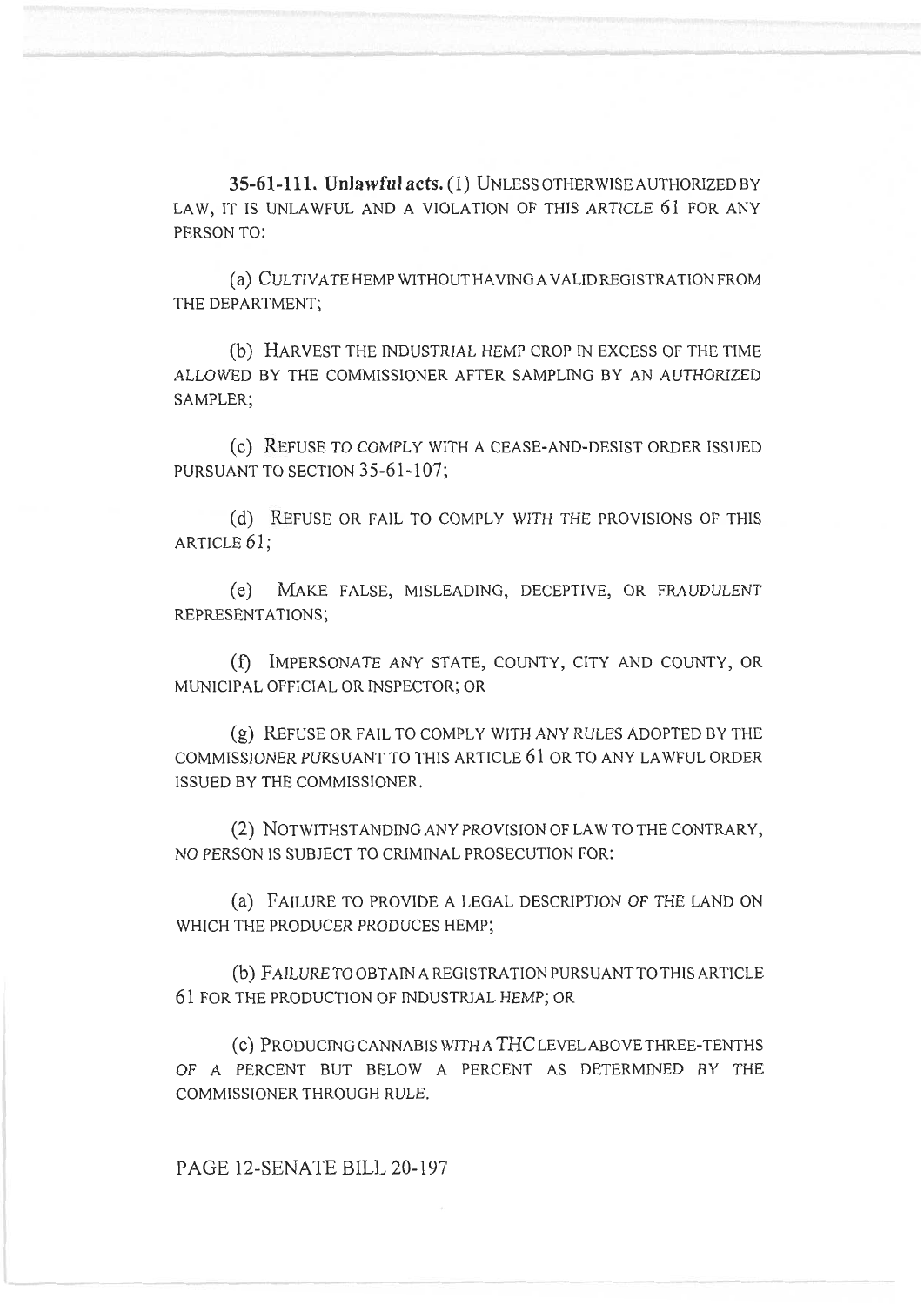**35-61-112. Civil penalties.** (1) (a) ANY PERSON WHO VIOLATES ANY PROVISION OF THIS ARTICLE 61 OR ANY RULE ADOPTED PURSUANT TO THIS ARTICLE 61 IS SUBJECT TO A CIVIL PENALTY, AS DETERMINED BY THE COMMISSIONER.

(b) BEFORE IMPOSING ANY CIVIL PENALTY, THE COMMISSIONER SHALL CONSIDER THE SEVERITY OF THE VIOLATION, THE AMOUNT OF HARM CAUSED BY SUCH A VIOLATION, THE PRESENCE OR ABSENCE OF A PATTERN OF SIMILAR VIOLATIONS BY THE REGISTRANT, THE EFFECT OF THE PROPOSED PENALTY ON THE ABILITY OF THE REGISTRANT TO CONTINUE TO CONDUCT BUSINESS, AND ANY OTHER FACTORS DEEMED TO BE RELEVANT.

(c) THE MAXIMUM PENALTY IMPOSED BY THE COMMISSIONER MUST NOT EXCEED TWO THOUSAND DOLLARS PER VIOLATION PER DAY.

(2) THE COMMISSIONER SHALL NOT IMPOSE ANY PENALTY UNLESS THE PERSON CHARGED IS GIVEN NOTICE AND AN OPPORTUNITY FOR A HEARING PURSUANT TO ARTICLE 4 OF TITLE 24.

(3) THE DEPARTMENT SHALL TRANSMIT ANY CIVIL PENALTIES OR FINES COLLECTED PURSUANT TO THIS ARTICLE 61 TO THE STATE TREASURER, WHO SHALL CREDIT THEM TO THE INDUSTRIAL HEMP REGISTRATION PROGRAM CASH FUND CREATED PURSUANT TO SECTION 35-61-106.

**35-61-113. Powers and duties of commissioner - rules.** (1) THE COMMISSIONER MAY ADMINISTER AND ENFORCE THE PROVISIONS OF THIS ARTICLE 61 AND ANY RULES ADOPTED PURSUANT THERETO.

(2) THE COMMISSIONER MAY ADOPT ALL REASONABLE RULES FOR THE ADMINISTRATION AND ENFORCEMENT OF THIS ARTICLE 61, INCLUDING BUT NOT LIMITED TO:

(a) MINIMUM STANDARDS OF THE ACCEPTABLE HEMP THC LEVEL;

(b) MAINTENANCE OF RECORDS CONCERNING ALL HEMP PLANT LOTS ACQUIRED, PRODUCED, HANDLED, OR DISPOSED OF; AND

(c) ESTABLISHMENT OF QUALIFICATIONS FOR AUTHORIZED SAMPLERS.

PAGE 13-SENATE BILL 20-197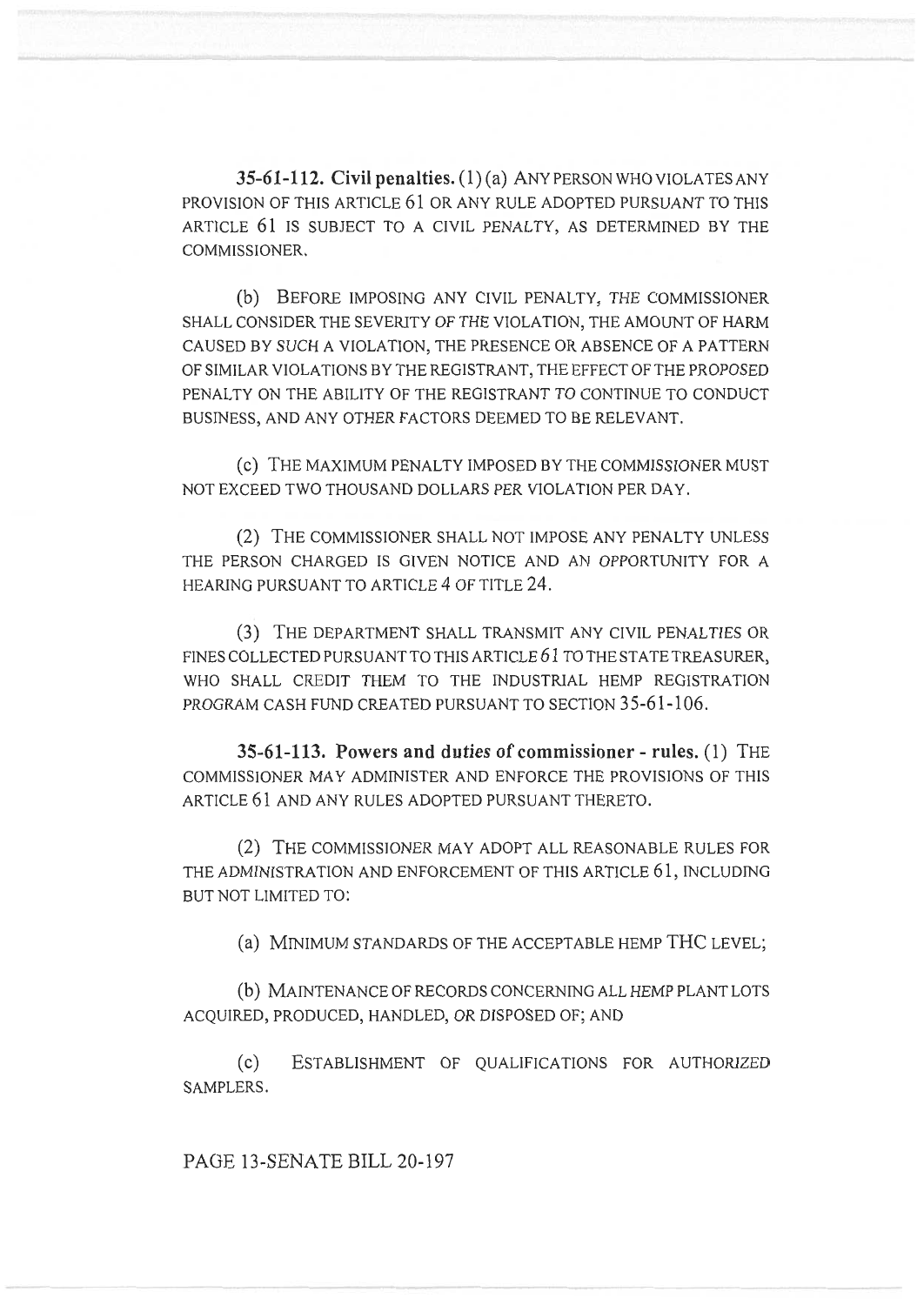(3) THE COMMISSIONER MAY ESTABLISH THE ANNUAL DATE OR DATES ON WHICH REGISTRATIONS ISSUED PURSUANT TO THIS ARTICLE 61 EXPIRE.

(4) THE COMMISSIONER MAY ENTER INTO COOPERATIVE AGREEMENTS WITH ANY AGENCY OR POLITICAL SUBDIVISION OF THIS STATE OR WITH ANY AGENCY OF THE UNITED STATES GOVERNMENT FOR THE PURPOSE OF CARRYING OUT THE PROVISIONS OF THIS ARTICLE 61, RECEIVING GRANTS-IN-AID, AND SECURING UNIFORMITY OF RULES.

(5) THE POWERS AND DUTIES VESTED IN THE COMMISSIONER BY THIS ARTICLE 61 MAY BE DELEGATED TO QUALIFIED EMPLOYEES OF THE DEPARTMENT.

**35-61-114. Inspections - investigations - access - subpoenas.**  (1) THE COMMISSIONER, UPON HIS OR HER OWN MOTION OR UPON THE COMPLAINT OF ANY PERSON, MAY MAKE ANY INVESTIGATIONS NECESSARY TO ENSURE COMPLIANCE WITH THIS ARTICLE 61.

(2) COMPLAINTS OF RECORD AND THE RESULTS OF THE INVESTIGATIONS MAY, IN THE DISCRETION OF THE COMMISSIONER, BE CLOSED TO PUBLIC INSPECTION, EXCEPT TO THE PERSON IN INTEREST, AS DEFINED IN SECTION 24-72-202 (4).

(3) AT ANY REASONABLE TIME DURING REGULAR BUSINESS HOURS, THE COMMISSIONER MUST BE PROVIDED FREE AND UNIMPEDED ACCESS UPON CONSENT OR UPON OBTAINING AN ADMINISTRATIVE SEARCH WARRANT TO:

(a) THOSE PORTIONS OF ALL BUILDINGS, FIELDS, AND OTHER AREAS IN WHICH ANY INDUSTRIAL HEMP LOTS ARE HANDLED FOR THE PURPOSE OF CARRYING OUT ANY PROVISION OF THIS ARTICLE 61 OR ANY RULE PROMULGATED PURSUANT TO THIS ARTICLE 61; AND

(b) ALL RECORDS REQUIRED TO BE KEPT, AND THE COMMISSIONER MAY MAKE COPIES OF SUCH RECORDS FOR THE PURPOSE OF CARRYING OUT ANY PROVISION OF THIS ARTICLE 61 OR ANY RULE PROMULGATED PURSUANT TO THIS ARTICLE 61.

(4) (a) WHENEVER THE COMMISSIONER HAS REASONABLE CAUSE TO BELIEVE A VIOLATION OF ANY PROVISION OF THIS ARTICLE 61 OR ANY RULE

PAGE 14-SENATE BILL 20-197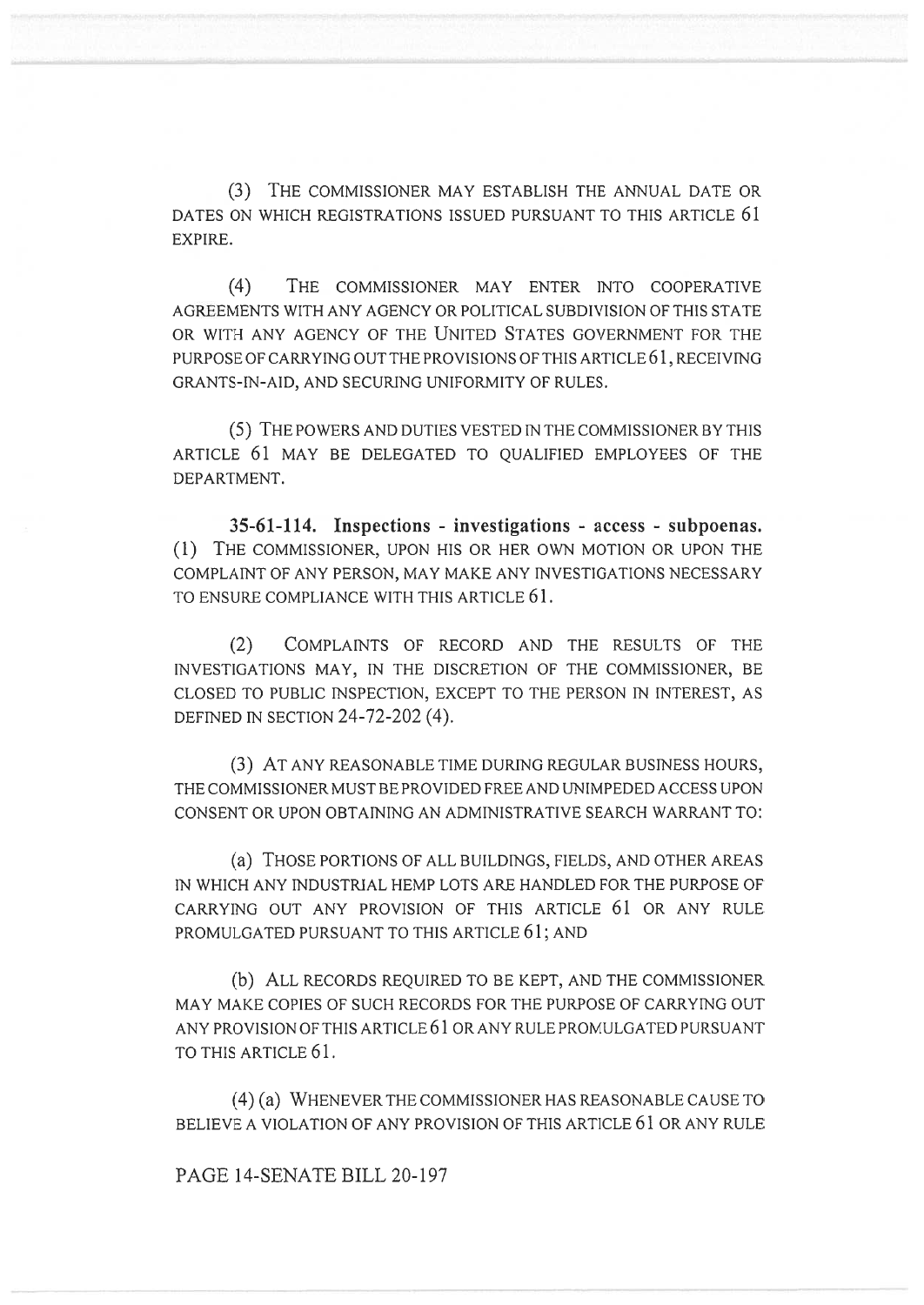MADE PURSUANT TO THIS ARTICLE 61 HAS OCCURRED AND IMMEDIATE ENFORCEMENT IS DEEMED NECESSARY, THE COMMISSIONER MAY ISSUE A CEASE-AND-DESIST ORDER, WHICH MAY REQUIRE ANY PERSON TO CEASE VIOLATING ANY PROVISION OF THIS ARTICLE 61 OR ANY RULE MADE PURSUANT TO THIS ARTICLE 61. THE CEASE-AND-DESIST ORDER MUST SET FORTH THE PROVISION ALLEGED TO HAVE BEEN VIOLATED, THE FACTS ALLEGED TO HAVE CONSTITUTED THE VIOLATION, AND THE REQUIREMENT THAT THE ACTIONS BE CEASED FORTHWITH.

(b) IF ANY PERSON FAILS TO COMPLY WITH A CEASE-AND-DESIST ORDER WITHIN TWENTY-FOUR HOURS AFTER RECEIPT OF THE ORDER, THE COMMISSIONER MAY BRING A SUIT FOR A TEMPORARY RESTRAINING ORDER OR INJUNCTIVE RELIEF TO PREVENT ANY FURTHER OR CONTINUED VIOLATION OF SUCH ORDER.

(5) THE COMMISSIONER HAS FULL AUTHORITY TO ADMINISTER OATHS AND TAKE STATEMENTS; TO ISSUE ADMINISTRATIVE SUBPOENAS REQUIRING THE ATTENDANCE OF WITNESSES BEFORE THE COMMISSIONER AND FOR THE PRODUCTION OF ALL BOOKS, MEMORANDA, PAPERS AND OTHER DOCUMENTS, ARTICLES, OR INSTRUMENTS; AND TO COMPEL THE DISCLOSURE BY SUCH WITNESSES OF ALL FACTS KNOWN TO THEM RELATIVE TO THE MATTERS UNDER INVESTIGATION. UPON THE FAILURE OR REFUSAL OF ANY WITNESS TO OBEY AN ADMINISTRATIVE SUBPOENA, THE COMMISSIONER MAY PETITION THE DISTRICT COURT, AND, UPON A PROPER SHOWING, THE COURT MAY ENTER AN ORDER COMPELLING THE WITNESS TO APPEAR AND TESTIFY OR PRODUCE DOCUMENTARY EVIDENCE. FAILURE TO OBEY SUCH AN ORDER OF THE COURT IS PUNISHABLE AS CONTEMPT OF COURT.

**SECTION 11. Appropriation.** (1) For the 2020-21 state fiscal year, \$55,620 is appropriated to the department of public safety. This appropriation is from the Colorado bureau of investigation identification unit fund created in section 24-33.5-426, C.R.S. To implement this act, the biometric identification and records unit may use this appropriation as follows:

(a) \$14,147 for personal services, which amount is based on an assumption that the unit will require an additional 0.3 FTE; and

(b) \$41,473 for operating expenses.

PAGE 15-SENATE BILL 20-197